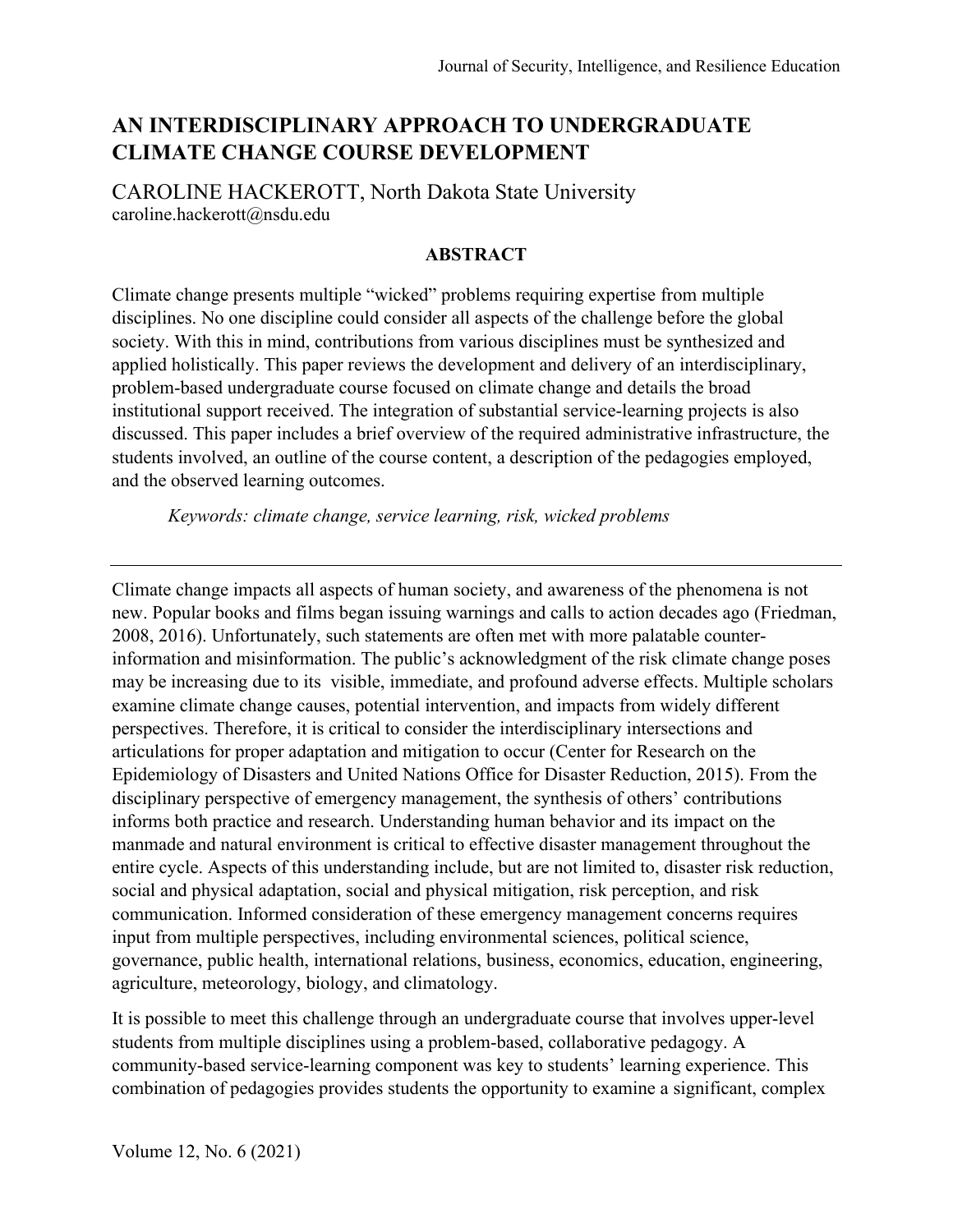issue from multiple perspectives. By incorporating service learning as an instructional strategy, the course also allowed students to work collaboratively with community members, community organizations, members of the private sector, and elected officials.

#### **INSTITUTIONAL SUPPORT AND CONTEXT**

The host university for this original course was a four-year, comprehensive teaching university in the southern United States. This university celebrates its designation within the state system as a leader in progressive pedagogy and innovative instruction. Multiple departments across campus adopt service learning as a fundamental instructional approach. The support for this communityconnected learning environment is evident as the university supports a Center for Service Learning (CSL) within the College of Arts and Humanities. Partnering with the university's Center for Excellence in Teaching and Learning (CETL), the CSL faculty director actively supports others in incorporating meaningful service-learning projects and activities in their courses. Service learning, intended to provide benefit to community partners while delivering experiential learning to students, is frequently adopted in some disciplines, including emergency management (Kapucu & Knox, 2013), public affairs (Bryer, 2011), and sociology (Blouin & Perry, 2009; Fritz, 2002). Increased experience with service-learning pedagogy may better prepare faculty to develop and deliver service-learning instruction than faculty from other disciplines. Faculty preparation, support, and development are critical to a successful problembased interdisciplinary course (Warr & West, 2020). The host university's CSL and CETL offered multiple opportunities for faculty development to support these active pedagogies in an interdisciplinary classroom.

The combination of the commitment to progressive instructional strategies and service learning provides ample space for pedagogical creativity at the institutional level. The development of this course reflected that creativity.

### **Funding and Administrative Accommodations**

An active university supporter and alumnus contacted the CSL director to offer financial support to develop a course designed to enhance critical thinking and benefit the greater community. This individual indicated a desire to gather students from across campus to "solve" a different complex problem each year. They insisted the course include community outreach and identified climate change as the first complex topical problem. With this external funding, students recruited expert speakers to present to a town hall that was open to the entire community, covered the speaker's travel expenses, and offered a substantial speaker honorarium. The external funding also allowed the class to sponsor on-campus receptions, which included catered refreshments. Because no specific budgetary entity "owned" the course, external funding simplified the process and relieved the students from any fundraising burden. Had external funding not been available, the expert speakers would have likely been drawn from the university's faculty instead of recruiting nationally recognized climate-change experts and authors. The service-learning project would have also included the task of soliciting donations if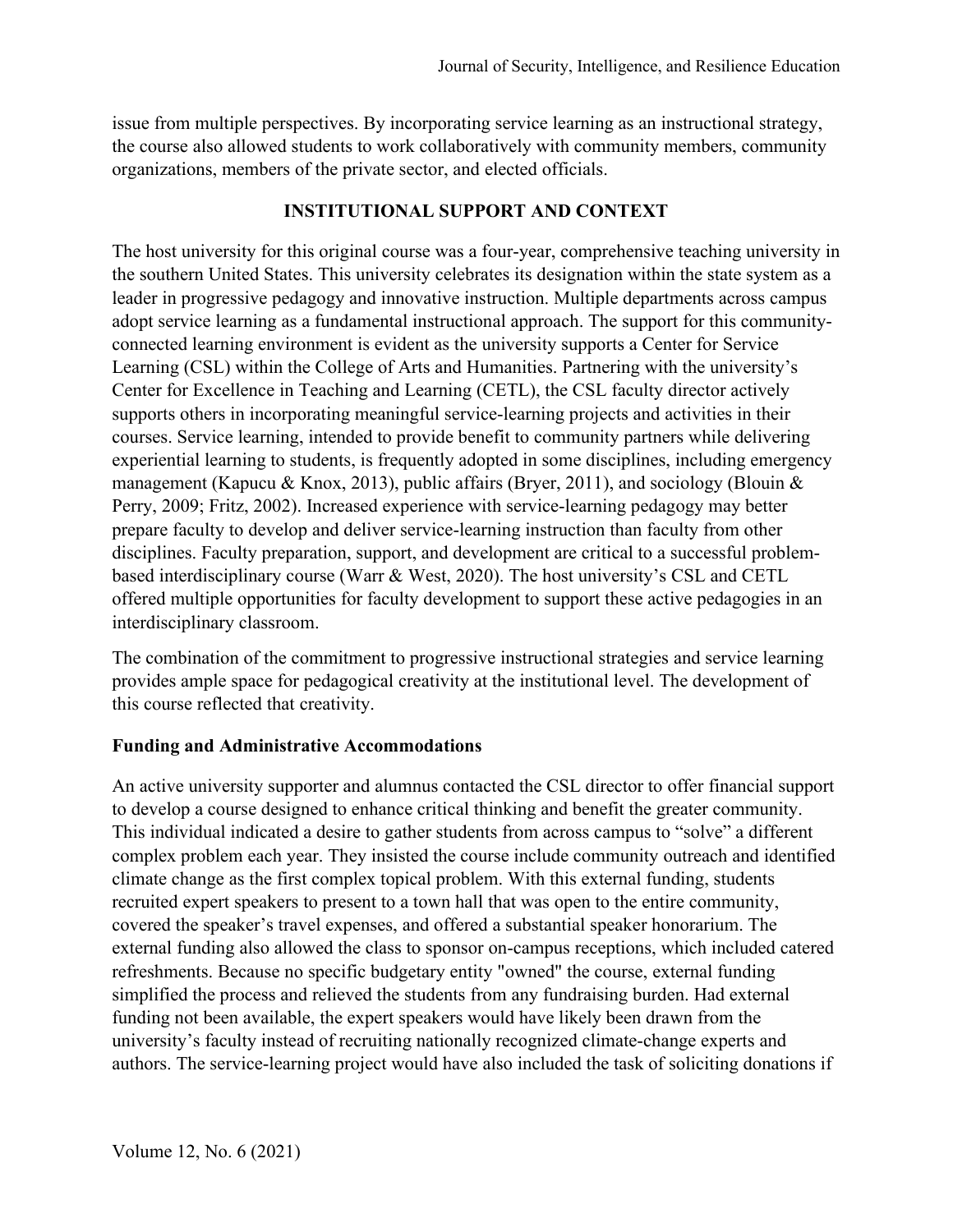catered receptions were desired. It is also possible that a course-sponsoring department or college would have provided a small budget for such activities.

A committee including the external funder, the CSL director, the deans of two of the university's colleges, and several faculty members already involved with the CSL created an actionable plan including expectations and a general outline of the problem. The committee created a new call code Interdisciplinary Problem-Based Learning (IPBL), with administrative support and IPBL 4893. The three-credit course fulfilled an upper-level elective requirement for any program except those related to K-12 education. Education majors followed a tightly articulated plan of study, which did not easily accommodate an upper-division elective. The committee marketed the course across campus to students and recruited the course instructor. The instructor received a release from one departmental teaching assignment. The committee negotiated student contact hours and faculty coverage costs through the central administration to ensure no negative financial impact to the instructor's home department and college.

#### **Student Recruitment**

Marketing the opportunity started in spring 2016 for a spring 2017 offering. The committee sent information to all faculty who served as academic advisors. Committee members attended multiple upper administrative council meetings involving key administrators. Faculty enthusiasm for the course was high, and many contacted upper-level students directly. Final enrollment totaled 28 students representing the following majors/programs: emergency management, nursing, sociology, psychology, political science/pre-law, hospitality, journalism, wildlife and fisheries, biology, engineering, physics, chemistry, and business. All held a minimum of thirdyear standing and reported being individually recruited by their academic advisor. Every student said that the impact of climate change on their focus of study motivated them to enroll. Only two students indicated experience with service learning. None reported taking a problem-based course before IPBL 4893. Because this was the initial attempt at creating an interdisciplinary capstone course, targeted recruitment was adopted. However, once the concept was introduced to the campus, no targeted recruitment occurred, and any student who met capstone course criteria could self-enroll.

# **PEDAGOGICAL APPROACH AND COURSE CONTENT**

### **Problem-Based Learning**

The interdisciplinarity of the students and the course topic lent itself to a unique approach to course instruction. Problem-based learning (PBL) is an instructional approach first developed in medical education in the 1960s. Generally, PBL exhibits the following four characteristics: (1) the problem is a complex, real-world problem that does not have a single solution; (2) it is collaborative and students work in groups; (3) students engage in self-directed learning to gather new information; and (4) the instructor functions as a facilitator (Thorndahl & Stentoft, 2020). The initial goal of PBL was to enhance students' ability to apply critical thinking to a situation reflecting actual practice. Those developing experiential learning activities and simulations often use PBL as a foundation. In an interdisciplinary classroom, PBL design provides an opportunity

Volume 12, No. 6 (2021)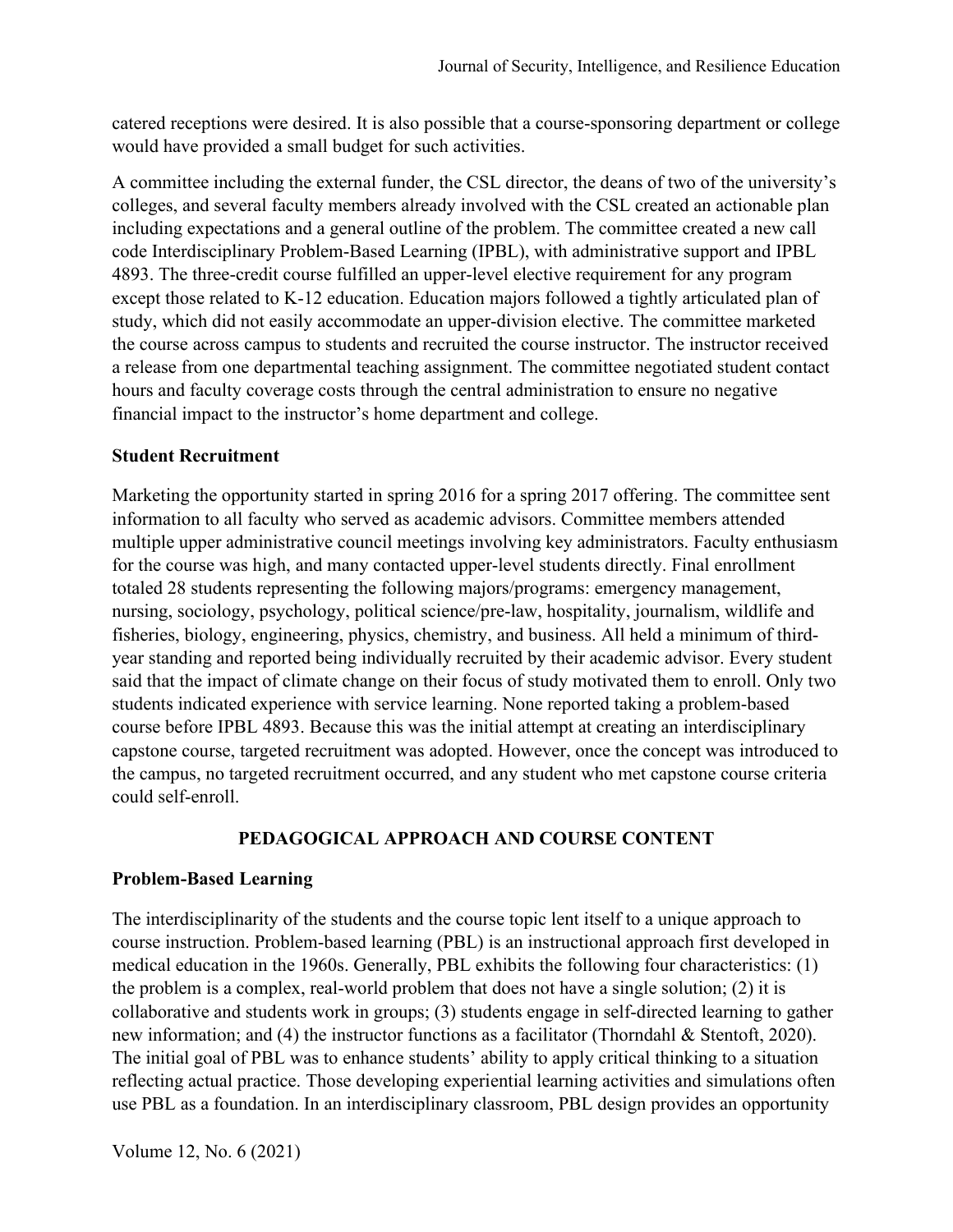for students to learn from one another as they approach the problem from their perspective (Warr & West, 2020). Interdisciplinary conversations encourage enhanced problem solving with broader impacts that mimic the contemporary workplace (Battelle for Kids, 2014).

Global climate change provides a wicked problem requiring multiple perspectives (Jordan, Kleinsasser & Roe, 2014). As a problem, climate change also present students with a poorly structured problem requiring them to explore unfamiliar aspects and self-organize their approach. By working collaboratively, students refined the problem through reflection and feedback and resources facilitated by the instructor.

### **Service-Learning Integration**

As stated previously, this course purposefully included a service-learning project intended to benefit the greater local and statewide community. While each team of seven students (four groups) developed a unique community-based outreach project, the entire class worked collaboratively to plan and present a town hall meeting to all community members featuring nationally known speakers. Students designed and delivered the whole event. Their early exploration of the problem identified key experts focused on issues impacting the local and state community. Funding from the external sponsor provided the ability to offer speaker travel stipends and honorariums. Sponsor funding also allowed the students to provide open receptions for campus and broader community members to interact with the speakers. Students attended multiple student organizations and other campus meetings to encourage attendance. They spoke at local community organizations and initiated a broad media campaign to encourage the wider community to attend. Finally, they also recruited other campus and local community members to assist in marketing the town hall. As a result, the town hall was well attended, with students receiving overwhelmingly positive feedback from attendees.

Because the class identified increasing awareness of the issue and its local impacts as key to addressing climate change, all four unique projects also involved community outreach and education. Teams developed media and social media awareness campaigns, conducted outreach to local elementary and middle schools, created a "Climate Climb" that involved hiking a nearby state park trail with climate information provided at key "resting points," and created general climate information materials distributed through community organizations. In addition to partnering with schools and the local state park organization, students worked with a hunter and wildlife conservation group, local agricultural extension organizations, and several private-sector partners involved in climate change-related projects, including recycling and green energy.

### **Collaborative Learning**

This course used a modified Team-Based Learning (TBL) approach. Students worked within their assigned teams throughout the semester with multiple opportunities for cooperative and collaborative work with other groups. Unlike true TBL, as presented by Michaelsen et al. (2004), there were no individual readiness tests and the tangible project products were evaluated and scored. Students completed peer evaluations at critical points throughout the semester. Peer evaluations determined what percentage of the team's earned points a student earned at progress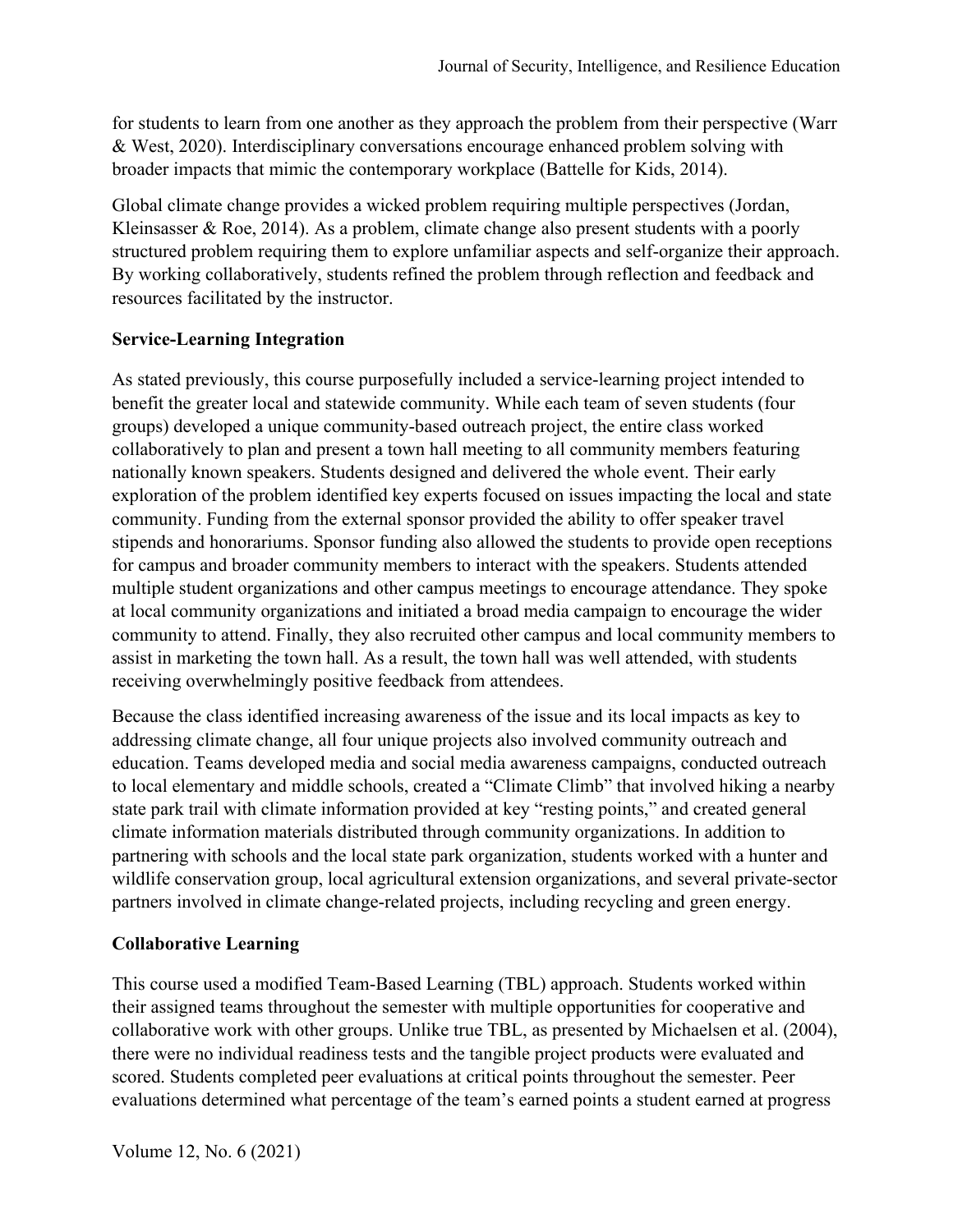checkpoints. Every member of a team could reach 100% or 0% of the team's earned points. Peer evaluations revealed collaboration was a positive experience, and all students felt it enhanced their learning.

#### **Combination of Pedagogies and Course Outcomes**

Combining these three pedagogies: PBL, service-learning, and TBL provided a robust, inclusive learning environment as demonstrated by the post-course assessment (Kricsfalusy et al., 2018). The outlined course requirements and intended learning outcomes required concurrent application of these three pedagogical techniques. Specifics regarding assessment are addressed later in this paper.

### **Course Content**

Course organization over 16 weeks involved splitting weekly class sessions among guest speakers, guided readings and activities, and working on collaborative projects. Each week involved one dedicated team activity session and one session presenting crucial information through readings, videos, and guest speakers. Guest presenters included representatives from the National Oceanic and Atmospheric Administration (NOAA), the state Environmental Education Coalition, the state Wildlife and Hunting Conservation Organization, the external funder, the U.S. Secretary of Energy's office, the 100 Resilient Cities project, state and local private sector organizations, and multiple faculty members from across campus. The enthusiasm for this course was exceptional across campus, the region, and the state, and it was more challenging to limit the number of speakers than to recruit them. To assist in defining the problem from their disciplinary perspective, students conducted interviews with a faculty member from their home department regarding climate change.. In support of the course's research demands, students also received personal instruction on library research methods and support services.

The course included five major topical sections in addition to the introduction to the problem. These sections broadly considered climate change a scientific endeavor, an economic construct, a political construct, and a social construct. The final section focused on science-based solutions. Throughout the course, students identified how climate change currently impacted local and regional issues. (The original course schedule is available by contacting the author.) The course structure included individual reflections, peer evaluations, and multiple aspects of research, outreach, and project development.

Student teams identified four different projects to address the unique challenges of climate change. Projects included problem identification; a synopsis of the current state of empirical knowledge regarding the problem, including the identification of gaps in this body of knowledge; identification of points of intervention, adaptation, and mitigation; and creation of a project to address the problem. Teams then had to "defend" why they developed to project in the manner selected and reflect on their success regarding implementation and acceptance to their intended audience. While project development changes each semester, the initial projects included engineering solar- and wind-powered water pumps for regional agriculture, the development of a campus-wide reduce/recycle/reuse program, an elementary-level climate change science module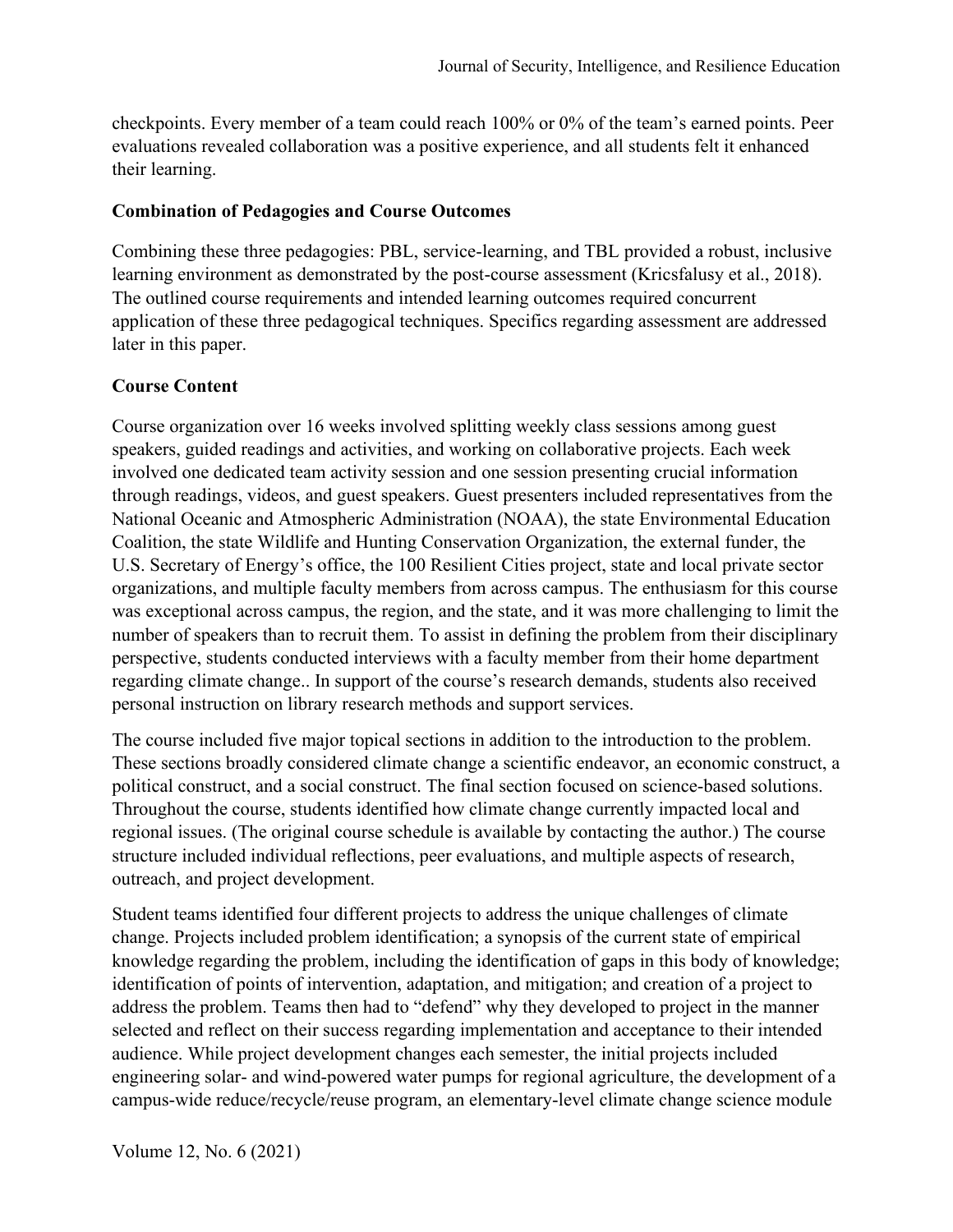in conjunction with a regional science museum, and the development of an educational hike event through a nearby state park (in collaboration with the state park leadership), which included information and guided experiences regarding climate change impacts on both the wildlife and flora within that state park. Course assessment and student reflection indicated these projects improved the depth of learning regarding not only the selected aspect of climate change selected but also in the process of research and the determination of reliable and valid information.

### **LEARNING OUTCOMES AND ASSESSMENT**

The assignments and activities associated with each stated learning objective provided quantitative support for the stated learning outcomes. Students met or exceeded stated performance goals 100% of the time. Performance goals were set before enrollment and were not adjusted to "fit" the students. Because this success level is highly unusual, the instructor requested a colleague evaluate student performance against the stated learning outcomes in a blind format. The results were the same.

Qualitative learning outcomes evaluation using weekly student reflections, a final reflection paper, and formal assessment conducted by the university provided valuable insight. The university assessment office waived the standard end-of-the-semester course evaluations and conducted a guided reflective review without the instructor present. The assessment focused not only on the stated course learning objectives (Table 1) but also on the learning processes involved.

The assessment rubrics for interdisciplinary problem-solving and collaborative skills reflected the four outcome levels suggested by Repko (2008). Repko's problem-solving outcome levels ranged included (1) the application of perspective-taking abilities, (2) the development of interdisciplinary structural knowledge relating to the complex problem, (3) the integration of conflicting cross-disciplinary approaches to create a comprehensive understanding, and (4) the production of cognitive advancement or interdisciplinary understanding of the problem. Repko also developed an interdisciplinary collaborative skills assessment rubric with three criteria: (1) establishment of group process, (2) relationship with team members, and (3) participation in team tasks. Professional assessment staff conducted evaluations through student interviews to determine their success relative to Repko's interdisciplinary problem-solving rubric. Assessment of success regarding collaborative skills included a review of peer evaluations, self-assessments of individual contribution to the collaborative projects, and interviews regarding the collaborative processes used in class.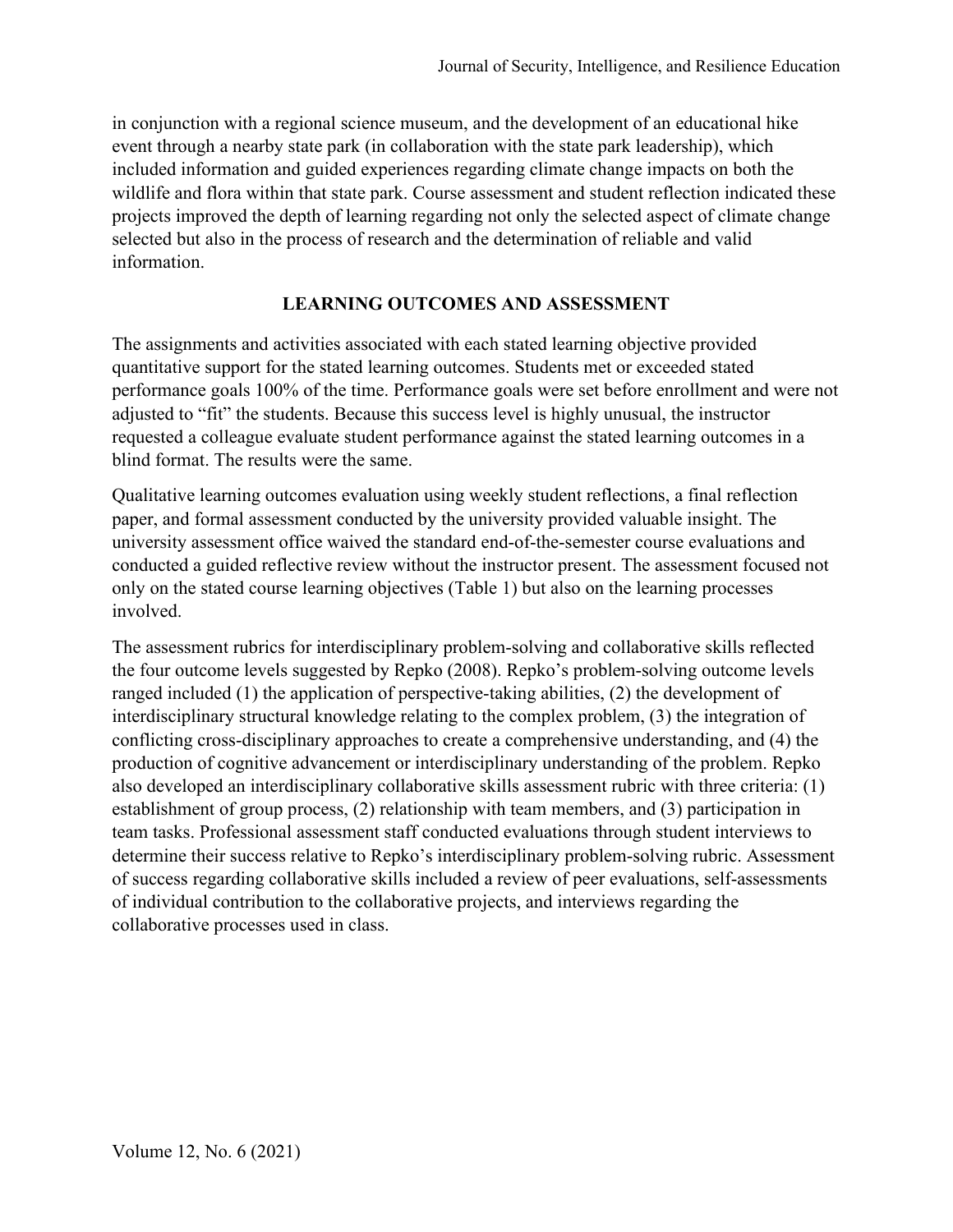| <b>Learning Objective</b>                             | <b>Assessment Product*</b>    |
|-------------------------------------------------------|-------------------------------|
| Identify the underlying root causes and risks to      | <b>Individual Activity</b>    |
| natural, built, and human systems associated with     | <b>Collaborative Activity</b> |
| global climate change.                                |                               |
| Evaluate and apply multiple theories from many        | Individual Written Assignment |
| disciplines to the problems associated with climate   |                               |
| change to predict the potential scope of              |                               |
| consequences.                                         |                               |
| Collaborate to create empirically supported potential | Collaborative Activity        |
| solutions to meet the demands of the predicted        |                               |
| consequences.                                         |                               |
| Evaluate the feasibility of proposed solutions and    | <b>Collaborative Activity</b> |
| balance the full costs against the costs associated   |                               |
| with alternative solutions or inaction.               |                               |
| Strengthen skills in writing and applying APA 6       | Individual Written Assignment |
| writing style to all written work.                    |                               |

Table 1. IPBL 4893 course-level learning objectives and assessment product

\*Assessment products may be an independent assignment or a component of the final service-learning product

From this process, the university's assessment team identified several themes (Table 2). Students voiced great support for the problem-based approach and believed the service-learning projects greatly enhanced their overall learning. The majority of students felt that the information they produced through their projects was valuable to the greater community. Students reported collaboration broadened their appreciation of the problem and provided them an opportunity to expand their knowledge base. They indicated the course's rigor and the workload was what they expected of a capstone course and suggested it was what they would expect of a graduate course. No student indicated that they felt overwhelmed by the class, and all believed they exceeded their expectations.

Reflections revealed a great deal of perspective expansion and sharing among students. Peer evaluations confirmed the unique contributions each student brought to their team. Many students indicated having someone on the team who could "translate" research articles or that guest speakers from their disciplines was precious. Students also reported establishing relationships outside of their field, and the opportunity to exchange ideas with students who had taken different classes and instructors was highly valued. Interacting with multiple guest speakers was a positive experience during which students felt safe to ask challenging questions. Students reported in their weekly and summary reflections and the guided assessment that their active role in their information acquisition contributed to their most significant learning. Students stated that not only were they required to conduct their search for information but needing to verify its accuracy was challenging but worthwhile. They also valued the learning as they were required to apply it through their service projects. Translating the research they gathered into public outreach materials was identified as the most likely skill to carry into their future careers. Even though very few believed they would be preparing public education materials in the future, students stated that the ability to explain concepts to those with different disciplinary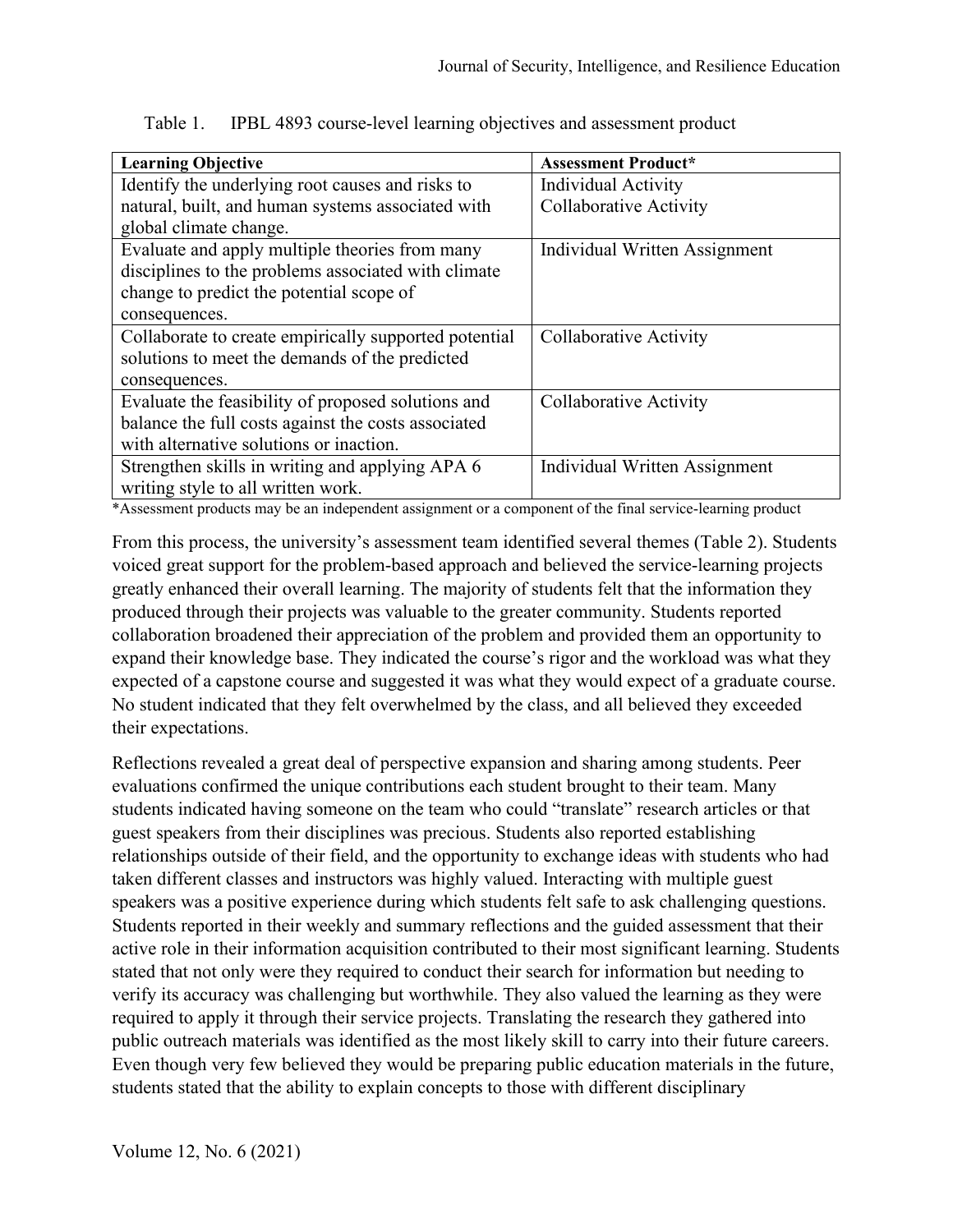backgrounds was essential. All reported at least two incidents of having their pre-existing belief systems, or mental scaffold, challenged and modified by the research involved in creating their service project. All of the students reported they believed this was the most interactive and unique course they had ever taken. They also indicated a desire to take another course with similar pedagogy. Finally, students universally assessed a willingness to split the class into two semesters, with the first dedicated to problem-based knowledge acquisition and the second devoted to developing the service projects.

#### Table 2. General Problem-Solving and Collaborative Skills Assessment Themes as Reported by IPBL 4893 Students

Students reported personal, academic, and professional benefits, working with people from different perspectives, advocating for a cause, and contributing to making a difference.

Students felt that all students will always have things to contribute regardless of major, there is strength in diversity (discipline, personality), collaborative work provides an opportunity for everyone to contribute meaningfully.

Making connections and networking with different people across the community was greatly valued. Students were universally proactive and ambitious; each contributed to groups based on skill, discipline, convenience, and interest.

Students felt they had made significant accomplishments: Learning a lot about the problem, leading within the group, improving community and personal awareness about the problem, creating practical and locally needed solutions.

The assessment resulted in minor mismatches between scored rubrics and student's self-report. Students identified the following as potential improvements for the course: balance between learning and doing, projects could build on what has already been done (recycling, Earth Day), more time for big/ambitious goals, have more pre-set tasks and extend to a second semester.

# **CONCLUSION**

The IPBL oversight committee reviewed both the quantitative and qualitative assessments and determined the course model a success. The IPBL course continues to be offered once a year and involves private financial support from alumni and the private sector. The course topics included artificial intelligence, homelessness, and communication strategies for a multi-location, international business. The original course will likely be offered again soon due to the increased awareness and impact experience involving climate change.

It is unique to have outside funding and institutional support for an interdisciplinary course as experienced at the host university. The course did not depend on external funding for its core value. Instead, external funding served as a conduit for community-wide outreach without taxing students with fundraising requirements. It is possible to create a community-outreach event involving campus- or community-based experts who require no level of financial support. The catered receptions could be eliminated or sponsored by a host department or college.

The level of external assessment was extraordinarily high due to the novelty of the idea and the involvement of a critical university donor. The problem selected also carried substantial political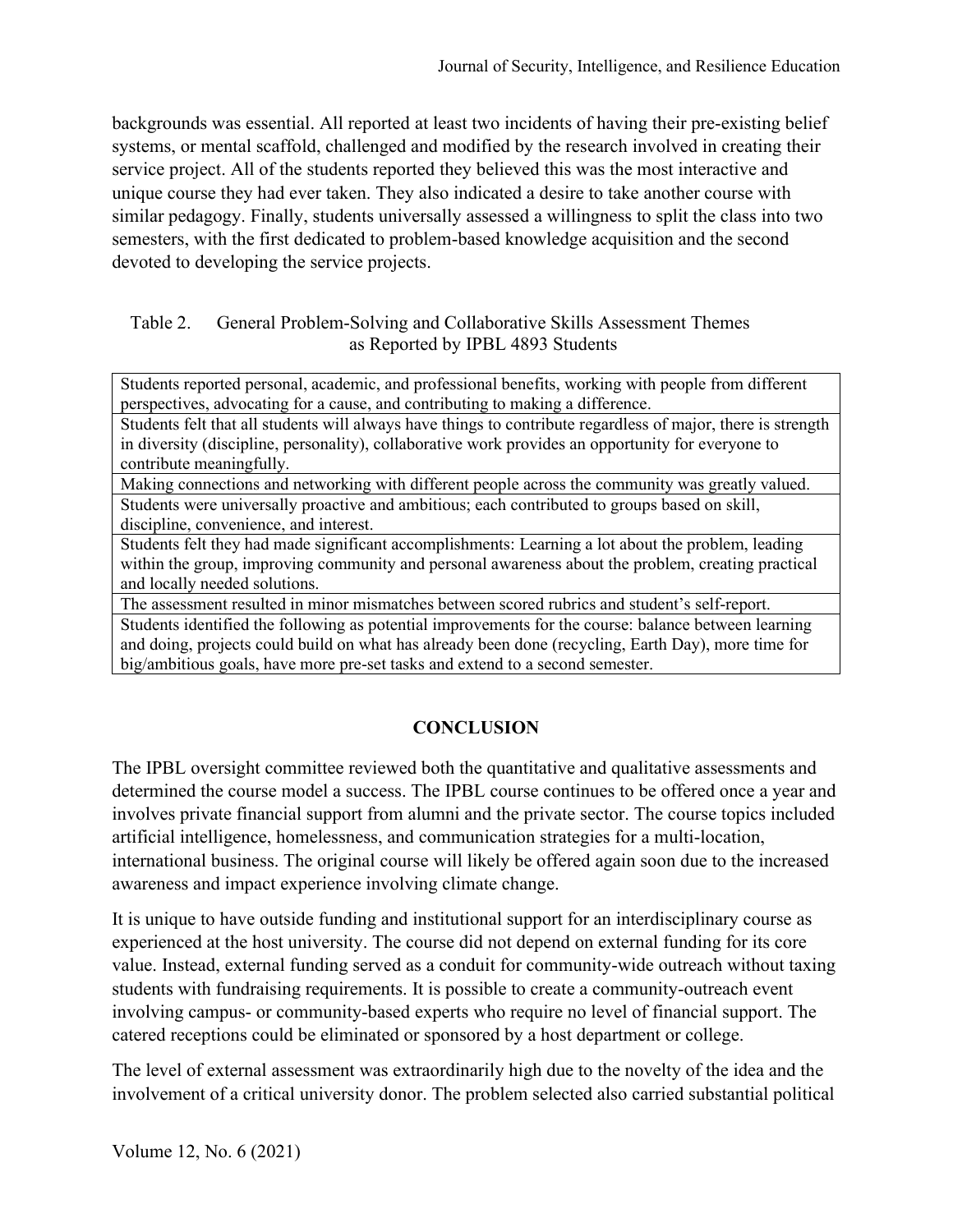overtones within the host state, and the university felt assessment data could provide essential support if the effort was questioned. While assessment is critical for every course, the level of assessment could be reduced to internal student self-assessment and the standardized university assessment strategy simplifying the assessment process significantly. However, the initial intense scrutiny and evaluation support the continuation of such a course. The value of combining problem-based and service-learning pedagogies in an interdisciplinary classroom is undeniable. This course may provide a model for developing similar courses among a more limited number of partner departments or general education courses. The discipline of emergency management creates its own body of knowledge while participating in interdisciplinary synthesis. In recognizing the value of such synthesis, emergency management is uniquely positioned to provide leadership in developing interdisciplinary classes attempting to solve complex problems.